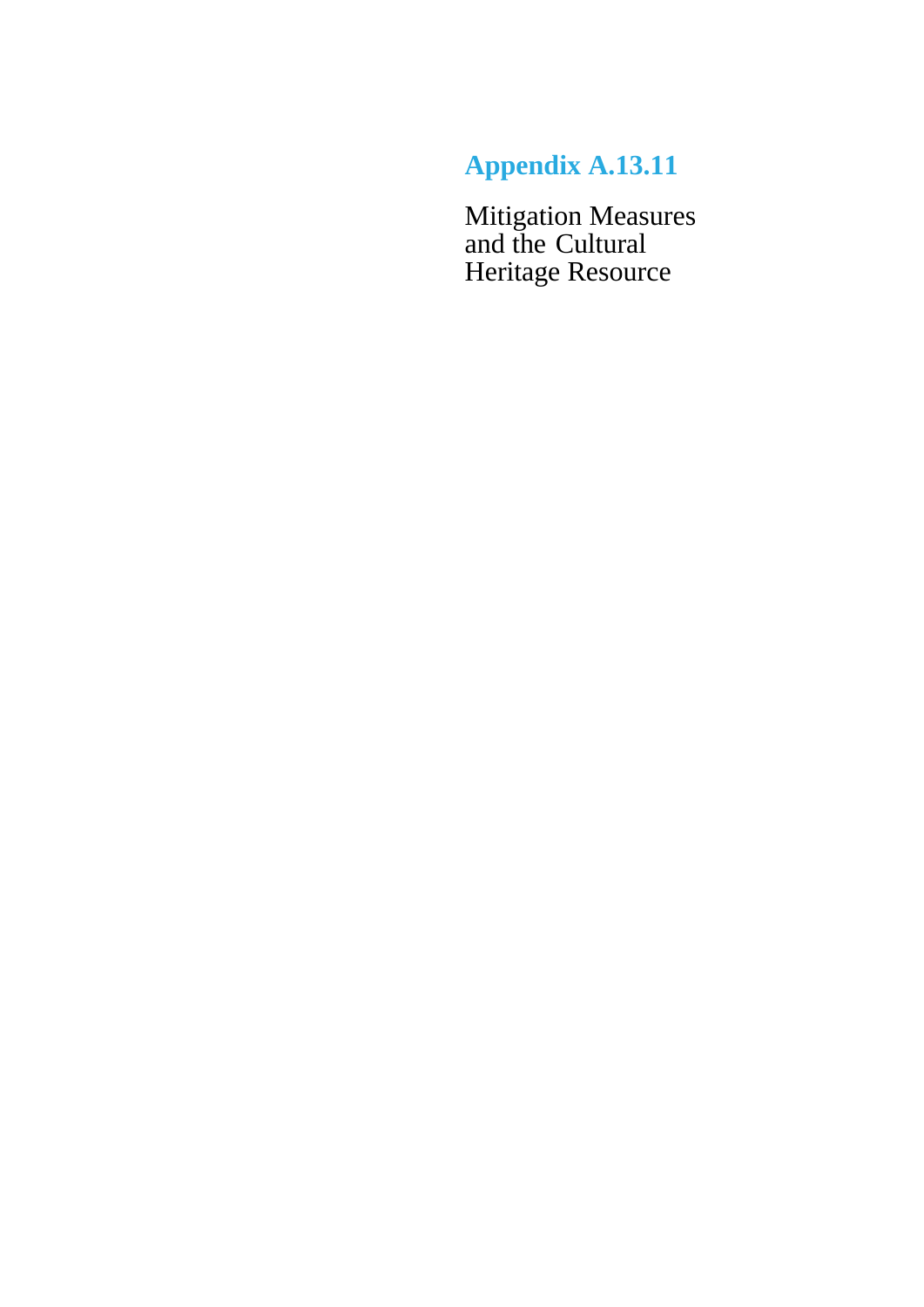**A.13.11**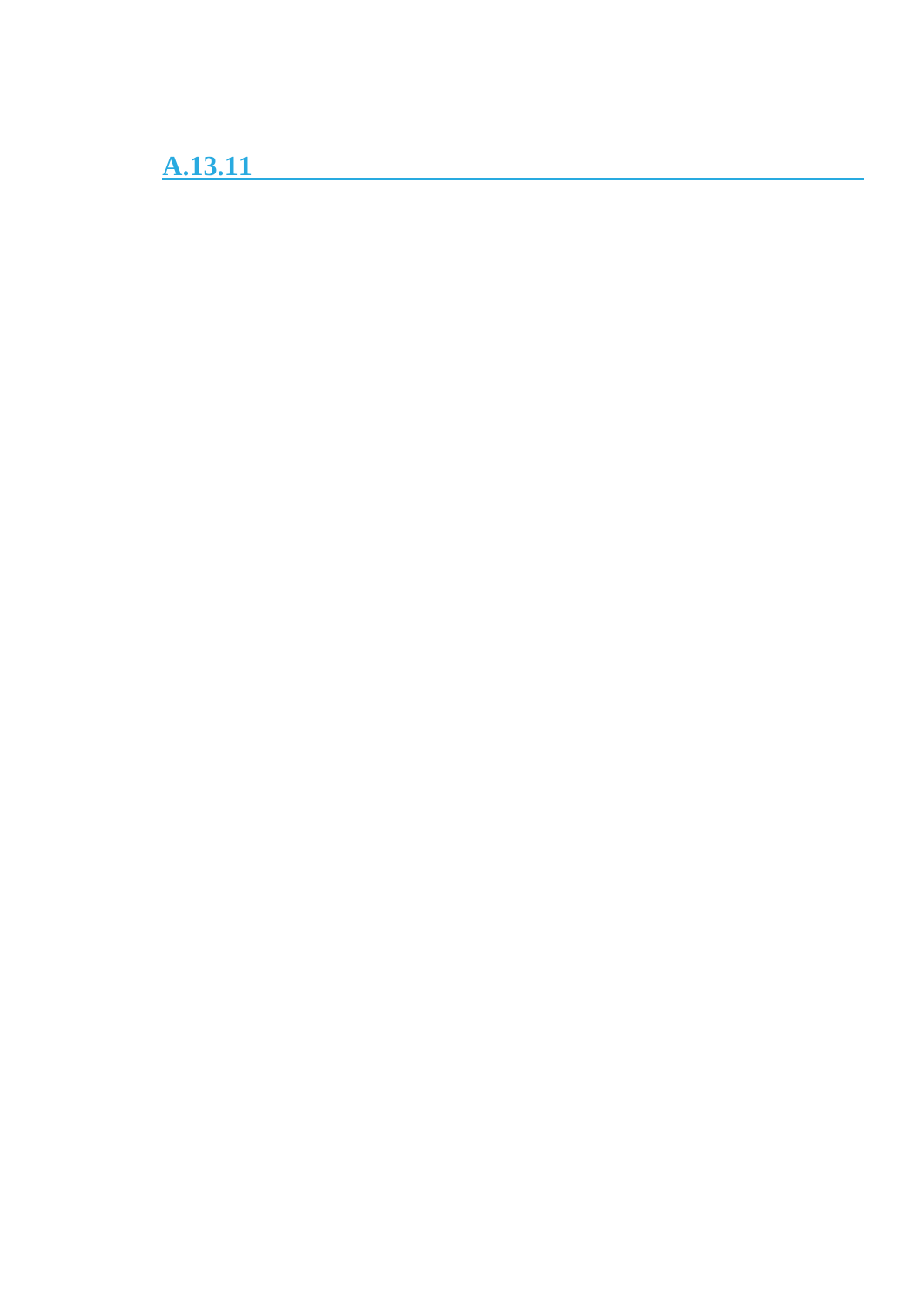## **Mitigation Measures and the Cultural Heritage Resource**

### **Potential Mitigation Strategies for Cultural Heritage Remains**

Mitigation is defined as features of the design or other measures of the proposed development that can be adopted to avoid, prevent, reduce or offset negative effects.

The best opportunities for avoiding damage to archaeological remains or intrusion on their setting and amenity arise when the site options for the development are being considered. Damage to the archaeological resource immediately adjacent to developments may be prevented by the selection of appropriate construction methods. Reducing adverse effects can be achieved by good design, for example by screening historic buildings or upstanding archaeological monuments or by burying archaeological sites undisturbed rather than destroying them. Offsetting adverse effects is probably best illustrated by the full investigation and recording of archaeological sites that cannot be preserved in situ.

### **Definition of Mitigation Strategies Archaeological Resource**

The ideal mitigation for all archaeological sites is preservation in situ. This is not always a practical solution, however. Therefore, a series of recommendations are offered to provide ameliorative measures where avoidance and preservation insitu are not possible.

**Full Archaeological Excavation** can be defined as 'a programme of controlled, intrusive fieldwork with defined research objectives which examines, records and interprets archaeological deposits, features and structures and, as appropriate, retrieves artefacts, ecofacts and other remains within a specified area or site on land, inter-tidal zone or underwater. The records made and objects gathered during fieldwork are studied and the results of that study published in detail appropriate to the project design' (IFA 2014a).

**Archaeological Test Trenching** can be defined as 'a limited programme of intrusive fieldwork which determines the presence or absence of archaeological features, structures, deposits, artefacts or ecofacts within a specified area or site on land, inter-tidal zone or underwater. If such archaeological remains are present field evaluation defines their character, extent, quality and preservation, and enables an assessment of their worth in a local, regional, national or international context as appropriate' (IFA 2014b).

**Archaeological Monitoring** can be defined as 'a formal programme of observation and investigation conducted during any operation carried out for non-archaeological reasons. This will be within a specified area or site on land, inter-tidal zone or underwater, where there is a possibility that archaeological deposits may be disturbed or destroyed. The programme will result in the preparation of a report and ordered archive (IFA 2014c).

**Underwater Archaeological Assessment** consists of a programme of works carried out by a specialist underwater archaeologist, which can involve wade surveys, metal detection surveys and the excavation of test pits within the sea or